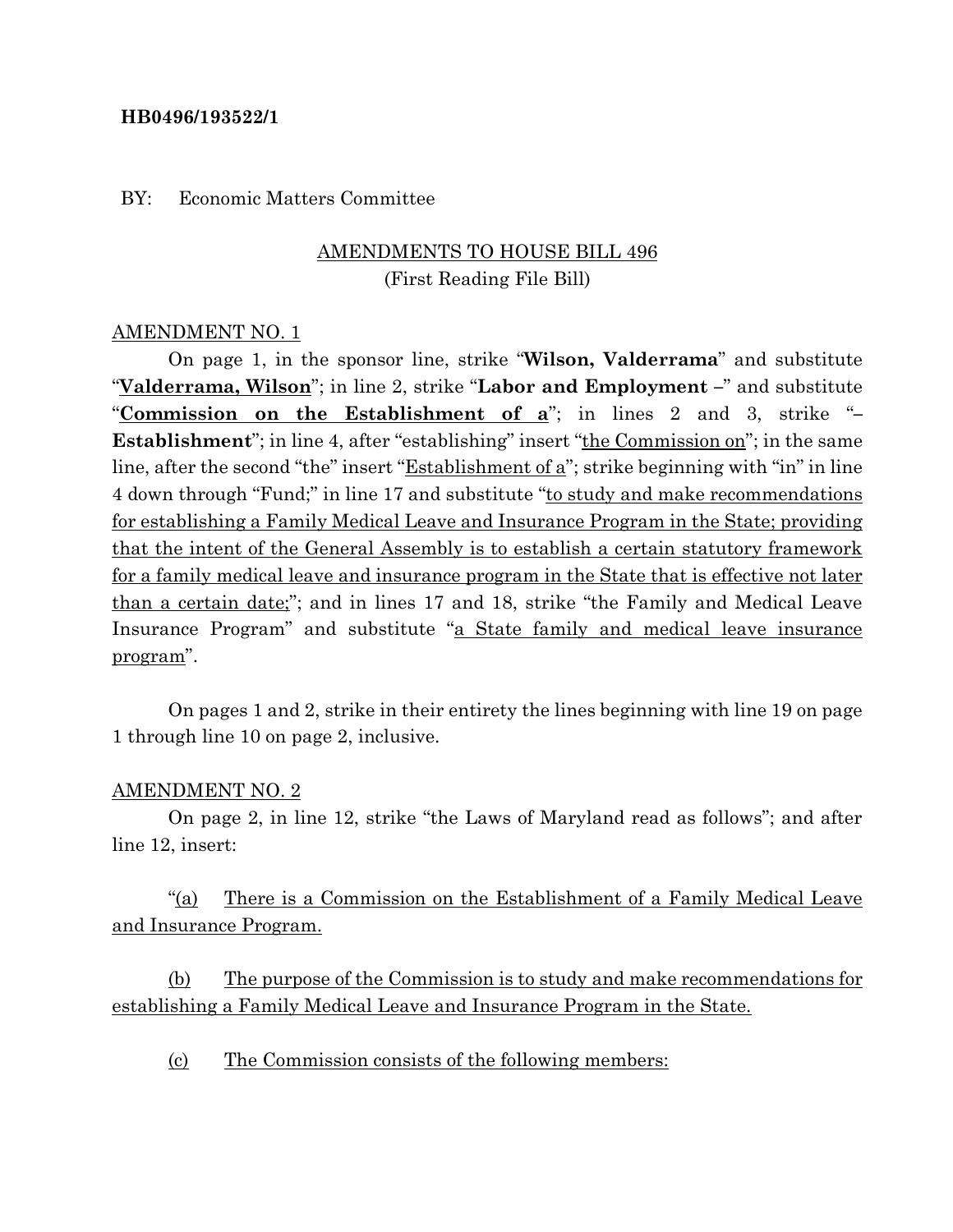#### **HB0496/193522/01 Economic Matters Committee Amendments to HB 496 Page 2 of 7**

(1) two members of the Senate, appointed by the President of the Senate;

(2) two members of the House of Delegates, appointed by the Speaker of the House of Delegates;

- (3) the Secretary of Labor, or the Secretary's designee;
- (4) the State Treasurer, or the State Treasurer's designee;
- (5) the Comptroller, or the Comptroller's designee;

(6) one representative of the National Federation of Independent Business, designated by the President of the National Federation of Independent Business;

(7) one representative of the Maryland Chamber of Commerce, designated by the President of the Maryland Chamber of Commerce;

(8) one representative of the Maryland Retailers Association, designated by the President of the Maryland Retailers Association; and

(9) the following members, appointed jointly by the President of the Senate and the Speaker of the House of Delegates:

(i) one representative from a national organization with expertise in the implementation of family medical and leave insurance programs in other states;

(ii) one representative from a private sector labor union;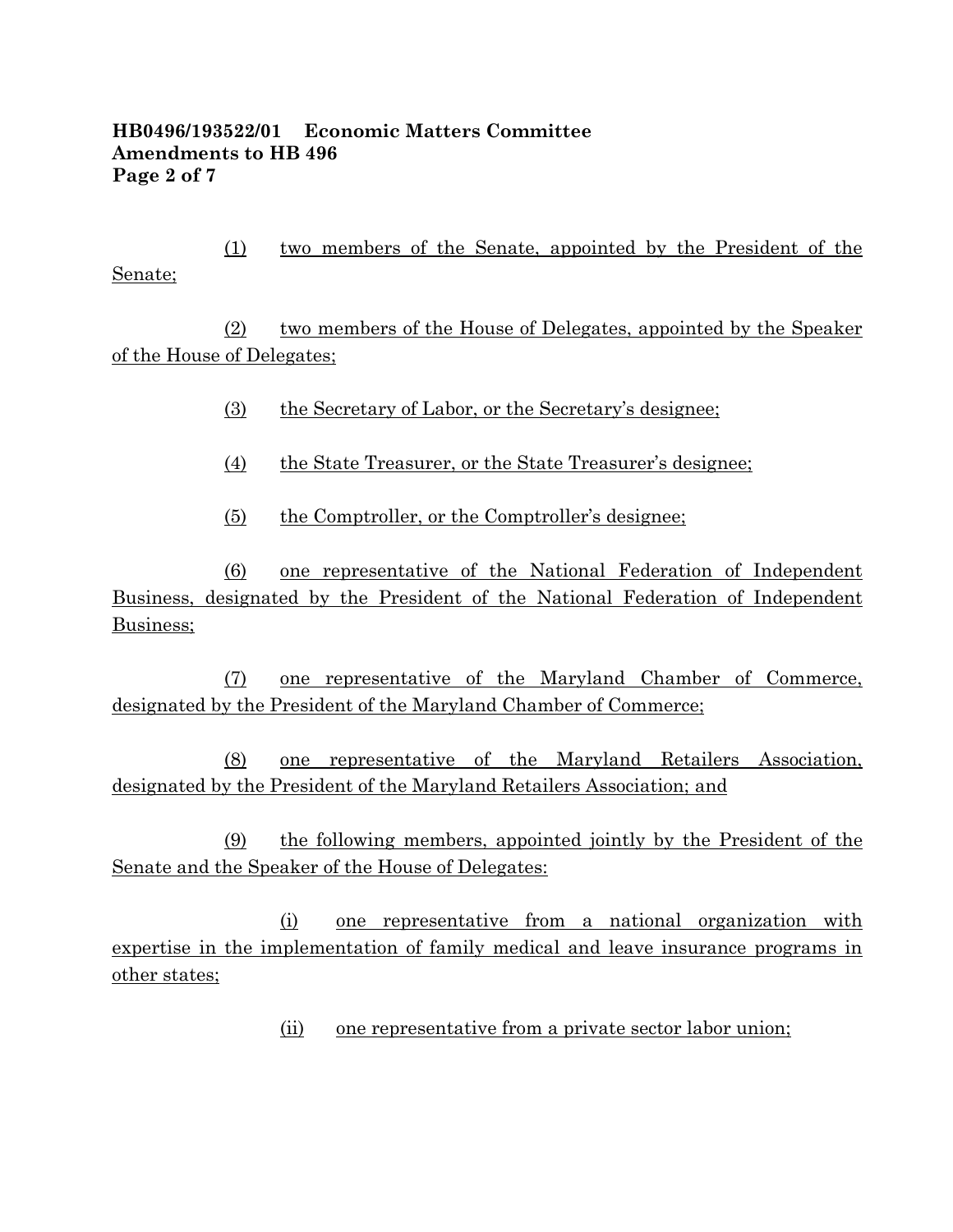## **HB0496/193522/01 Economic Matters Committee Amendments to HB 496 Page 3 of 7**

(iii) one representative of a community organization that advocates for working families; and

(iv) one economist.

(d) The President of the Senate and the Speaker of the House of Delegates shall appoint cochairs of the Commission from among its members as follows:

(i) one cochair from the Senate, appointed by the President of the Senate; and

(ii) one cochair from the House of Delegates, appointed by the Speaker of the House of Delegates.

(e) The Maryland Department of Labor and the Department of Legislative Services jointly shall provide staff for the Commission.

(f) A member of the Commission:

(1) may not receive compensation as a member of the Commission; but

(2) is entitled to reimbursement of expenses under the Standard State Travel Regulations, as provided in the State budget.

(g) The Commission shall study and make recommendations on establishing a Family Medical Leave and Insurance Program in the State, including recommendations regarding:

(1) when employers and employees should begin making contributions to fund the Program so that benefits under the Program are able to begin being paid not later than January 1, 2024;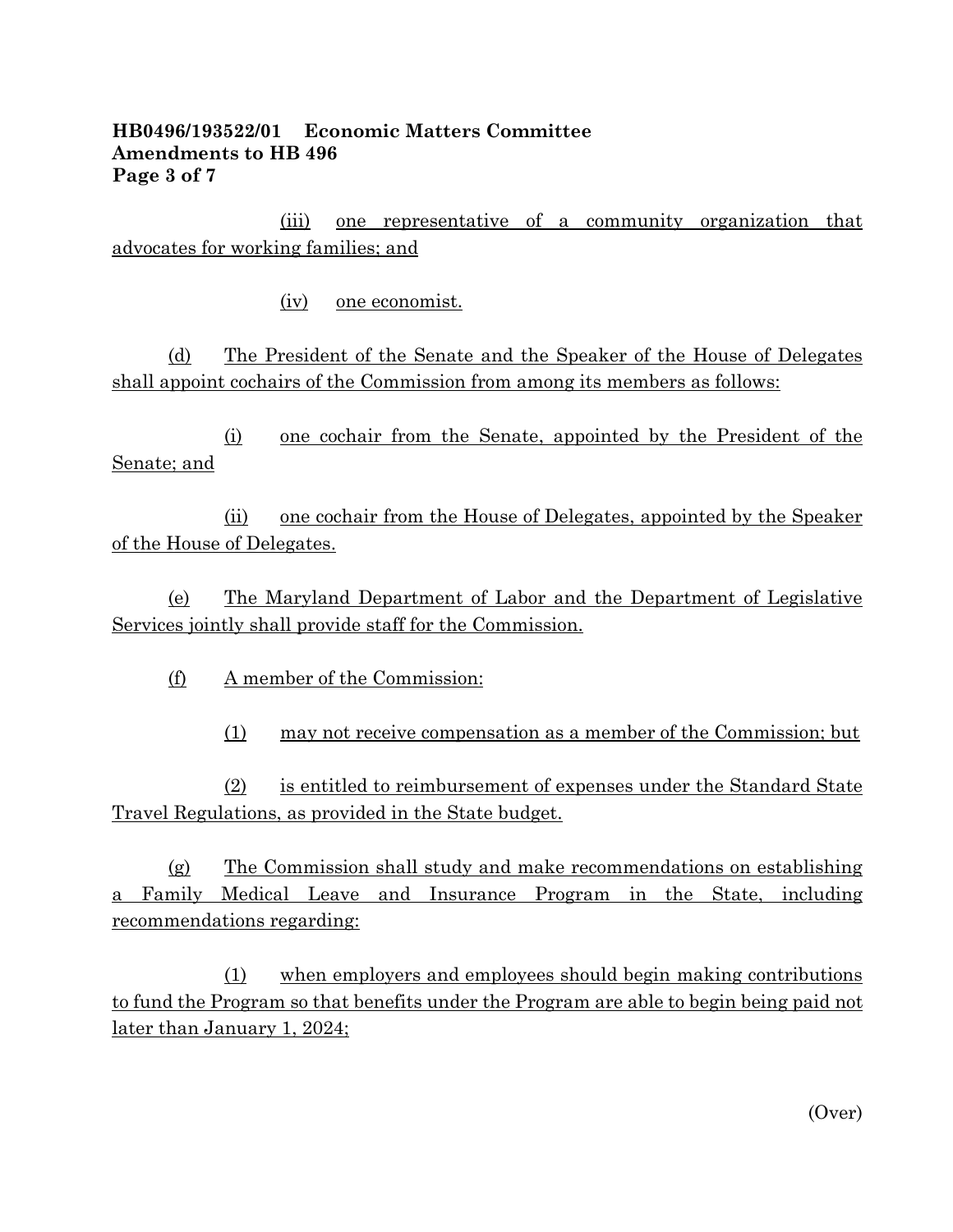## **HB0496/193522/01 Economic Matters Committee Amendments to HB 496 Page 4 of 7**

(2) the appropriate cost sharing formula between employers and employees for making contributions to fund the Program, including various formulas that range between a cost share of:

- (i) 1. 75% paid by employers; and
	- 2. 25% paid by employees; and
- (ii) 1. 25% paid by employers; and
	- 2. 75% paid by employees;

(3) to what extent, if any, the cost shared between employers and employees should affect or determine the leave benefits provided to employees under the Program, including whether the proportion of the cost shared should impact who approves employees to take leave under the Program;

(4) any oversight mechanisms for the Program;

(5) the appropriate eligibility criteria for an individual to qualify for leave benefits under the Program;

(6) the appropriate duration for which an individual may receive leave benefits under the Program;

(7) the cost, efficiency, and benefits of the Maryland Department of Labor issuing a request for proposals seeking the services of an outside contractor for the following:

- (i) premium collection;
- (ii) claims administration;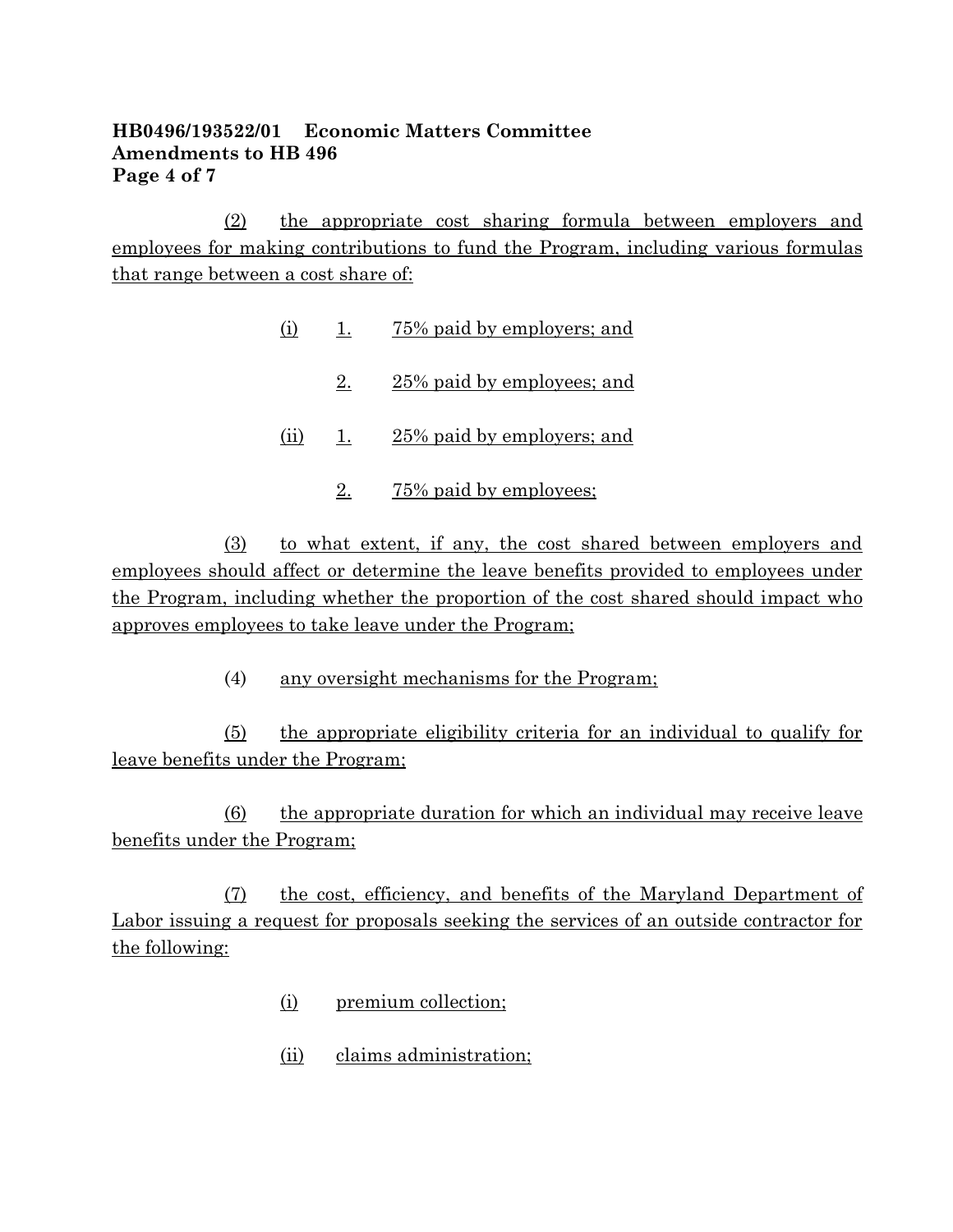## **HB0496/193522/01 Economic Matters Committee Amendments to HB 496 Page 5 of 7**

- (iii) data management;
- (iv) fraud control;
- (v) marketing and advertising; or
- (vi) implementing any other elements of the Program;

 $(8)$  the minimum time an individual should be employed with the individual's employer before qualifying for leave benefits under the Program; and

(9) any other relevant aspects of family medical and leave insurance programs as determined by the Commission.

(h) In conducting the study and making recommendations under subsection (g) of this section, the Commission shall consider:

(1) how other states have established family medical leave and insurance programs; and

 $(2)$  the results from an actuarial analysis regarding sustainable funding levels.

(i) The Commission shall contract with any consultants necessary to carry out this section.

(j) On or before December 1, 2022, the Commission shall report its findings and recommendations to the Governor and, in accordance with § 2–1257 of the State Government Article, the General Assembly.".

(Over)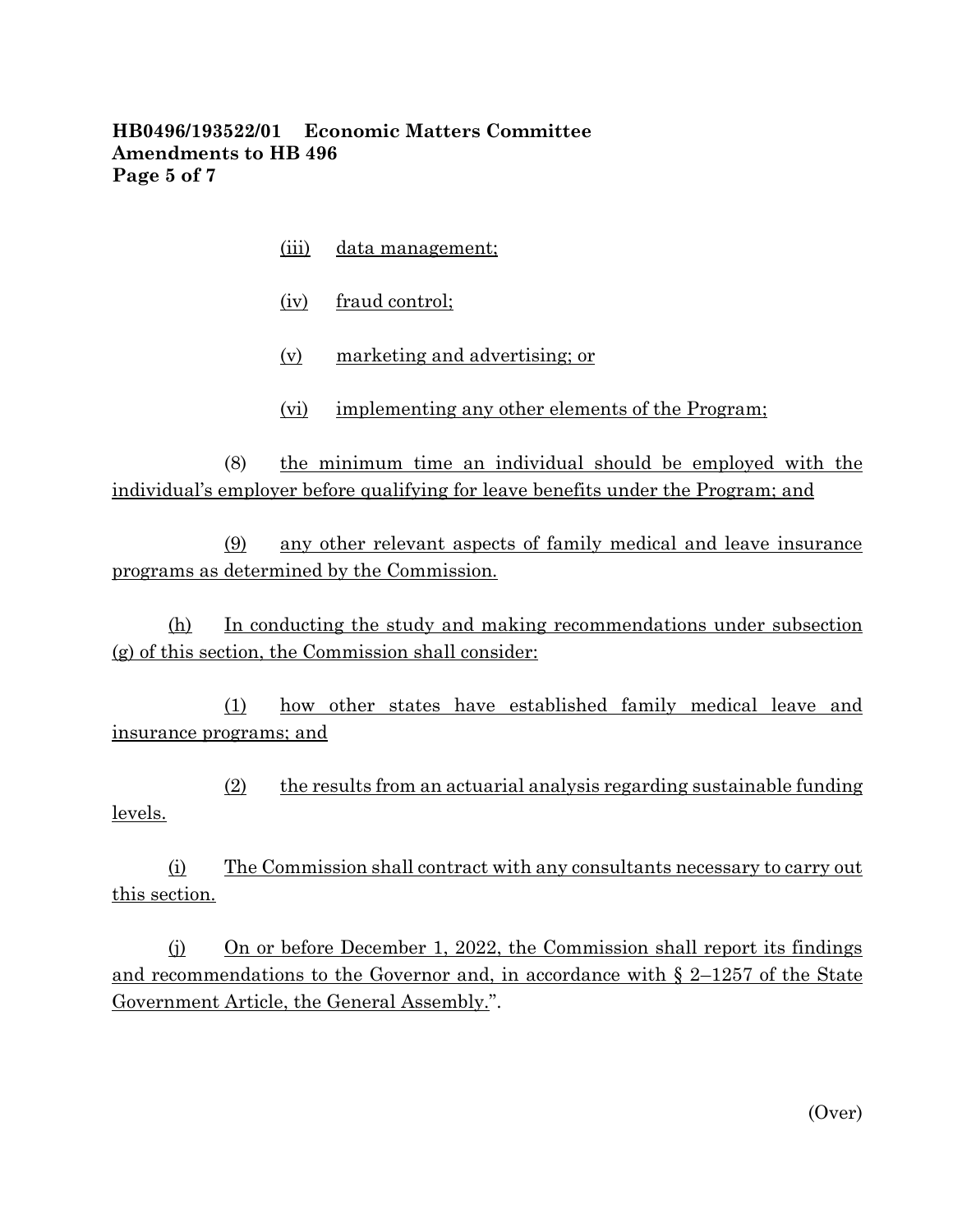#### **HB0496/193522/01 Economic Matters Committee Amendments to HB 496 Page 6 of 7**

On pages 2 through 27, strike in their entirety the lines beginning with line 13 on page 2 through line 22 on page 27, inclusive.

On page 27, strike beginning with "this" in line 23 down through "Act" in line 29 and substitute "it is the intent of the General Assembly that \$25,000,000 be set aside in the fiscal year 2023 budget to support the work of the Commission on the Establishment of a Family Medical Leave and Insurance Program, as enacted by Section 1 of this Act, and any other changes necessary for the Maryland Department of Labor to prepare for the implementation of a Family Medical Leave and Insurance Program"; in line 30, strike "4." and substitute "3."; and in line 31, after "that" insert "the statutory framework establishing a Family Medical Leave and Insurance Program in the State shall".

On page 28, strike beginning with "general" in line 1 down through "self– sustaining" in line 6 and substitute "<u>be effective not later than June 1, 2023;</u>

(2) include, to the extent practicable, the findings and recommendations of the Commission on the Family Medical Leave and Insurance Program, as enacted by Section 1 of this Act;

(3) enable individuals to receive benefits under the Program by June 1, 2024;

(4) require employers and employees to share in the cost of contributions to fund the Program; and

(5) generally provide temporary benefits to certain individuals who take leave from employment for family– and medical–related reasons";

in line 7, strike "5." and substitute "4."; and in line 8, after "2022." insert "Section 2 of this Act shall remain effective for a period of 1 year and 1 month and, at the end of June